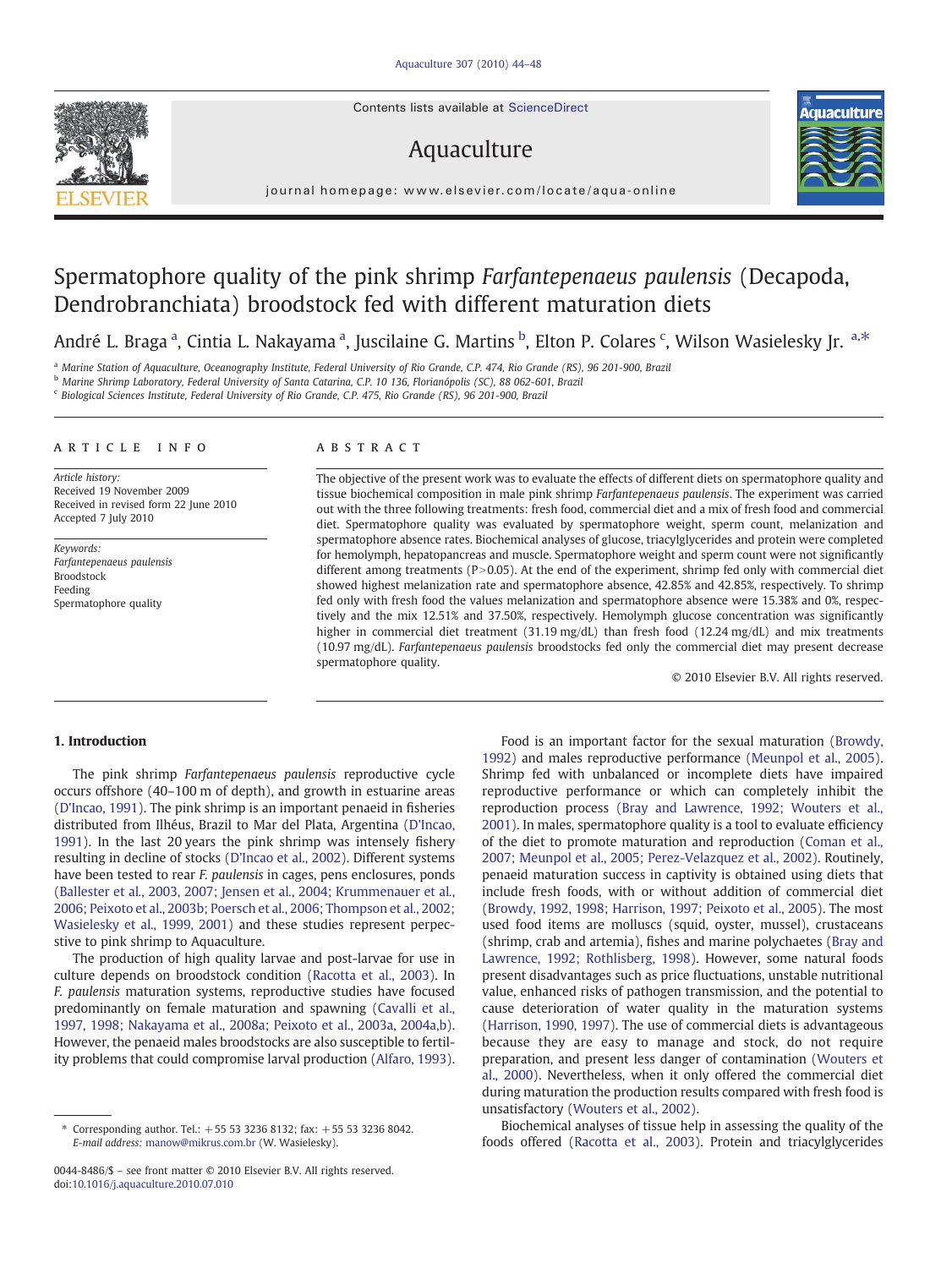<span id="page-1-0"></span>are involved in reproductive functions such as gamete synthesis and others [\(Harrison, 1990\)](#page-3-0). For example, in Litopenaeus vannamei, biochemical components have performance energetic functions such as biochemical composition of the tissue ([Palacios et al., 1999](#page-3-0)). For this specie, the concentrations of biochemical components have been using as nutritional and reproductive indicators [\(Mercier et al., 2006](#page-3-0)).

As previously mentioned, there is a great lack of studies regarding the effects of food on reproductive performance of male broodstocks. Therefore, the present study aimed to evaluate the effects of food on spermatophore quality and the biochemical composition of tissues in male F. paulensis broodstocks.

### 2. Materials and methods

### 2.1. Animals and experimental design

The experiment to evaluate the effects of diet on the spermatophore quality of pink shrimp lasted 40 days. Three diets were used: fresh food, which consisted squid Illex argentines, blue crab Callinectes sapidus and fish Macrodon ancylodon; only commercial diet (Breed S Inve Aquaculture, Belgium); and a mix of fresh food and commercial diet. In the treatment with fresh food the feed was offered alternately. The method described in [AOAC \(1995\)](#page-3-0) was used for proximate analysis of squid, fish and crab. Commercial diet composition is approximates values provided by manufacturer. Protein (P), lipids (L), ash (A) and nitrogen-free extract (NFE), consisting of fiber and carbohydrate levels, were provided by food dry weight. NFE was calculated by the following equation: NFE= 100−P−L−A.

Farfantepenaeus paulensis broodstocks ( $n=300$ ) were collected in Santa Catarina (26°54′S 48°34′W) offshore and transferred to the Marine Station of Aquaculture, Federal University of Rio Grande, Southern Brazil. To each dietary treatment, the animals were acclimated for one week in four circular maturation tanks (3.6 m diameter; 5000 L). In this period, the shrimps were fed four times daily with alternately crab, squid, fish and the commercial diet (Breed S Inve Aquaculture, Belgium). After this period, three shrimps of approximately 22.4 g  $(\pm 1.1)$  were randomly stocked in 0.49 m<sup>2</sup>, 150 L tanks with aeration. Each dietary treatment had five replicates.

Feed was offered two times daily (900 and 1700 h) ad libitum. To fresh food and mix treatments the feed was offered in the sequence to not repeat the last one. Seawater 33 ppt  $(\pm 1)$  was renewed twice a week at a 90% rate and maintained the temperature at 27 °C ( $\pm$ 1) and the dissolved oxygen at 6.66 mg/L ( $\pm$ 0.06). Food remains, feces and exuviae were removed from the tanks twice a week. The artificial photoperiod was 14:10 light:dark.

#### 2.2. Spermatophore quality and biological material sampling

Spermatophore quality was measured by spermatophore weight, sperm count, morphology and color of spermatophores (presence of melanization) and spermatophore absence percentage. All parameters were measured at the beginning (day zero) with all shrimp and at the end (day 40) of the experiment with eight males from each treatment. All males were in intermolt stage to spermatophore extrusion.

Both spermatophores from each male were extruded manually [\(Petersen et al., 1996\)](#page-4-0) and one was randomly selected and weighed to the nearest 0.001 g. This spermatophore was homogenized in 2 mL of calcium-free saline solution. Sperm counts were estimated by counting cells present in the resulting sperm–saline solution using hemacytometer under a light microscope according to the method described by [Leung-Trujillo and Lawrence \(1987b\).](#page-3-0) Melanization and spermatophore absence percentages were checked by visual examination of the coxae of the fifth pereiopod pair and the extruded spermatophore.

At the end of the experiment, the hemolymph of eight shrimp randomly selected from each treatment was sampled in the first abdominal segment using a 1 mL syringe. Hepatopancreas and abdominal muscle samples were removed by dissection. All biological material was maintained at −20 °C until biochemical analysis.

#### 2.3. Biochemical analyses

Enzymatic-colorimetric analyses for glucose (GOD-PAP), triacylglycerides (GPO-PAP) and total protein (Biuret protein assay) were carried out in samples of hemolymph, hepatopancreas and muscle. Each hepatopancreas and muscle sub-sample (200 mg) was homogenized in 2 mL of saline solution. Subsequently, these sub-samples and the samples of hemolymph were centrifuged at  $6600 \times g$  for 10 min at  $5^{\circ}$ C.

The supernatant of each sub-sample of hepatopancreas and muscle and sample of hemolymph were used to estimate the total glucose, triacylglycerides and protein concentrations. For estimation of triacylglycerides and protein, the supernatant was used directly for analyses. For estimation of glucose, 200 μL of supernatant was mixed with 500 μL of sodium citrate. This solution was maintained at rest for 5 min at 100 °C and then centrifuged at  $12800 \times g$  for 15 min.

Glucose, protein and triacylglycerides absorbencies were read using ELISA microplates (Biotek, Canada). Wavelengths for assessment of glucose, triacylglycerides and total protein were 510, 510, 550 nm, respectively. All analyses were carried out using a commercial reagent kit (Doles Reagents Ltda., Goiânia, GO, Brazil).

#### 2.4. Statistical analyses

Data on survival percentage were arcsine transformed before analyses, but only untransformed values are presented. Previous to analyses, the necessary premises were evaluated analyses of variances (ANOVA) were used to identify significant differences among the mean values of each parameter (spermatophore weight, sperm count, biochemical concentrations of hemolymph, hepatopancreas and muscle). When significant differences were found, ANOVA was followed by Tukey's post-hoc comparison test. All statistical analyses were executed at a level of significance of  $P<0.05$  using STATISTICA (version 7.0) software (StatSoft Inc. 2004, Tulsa, Oklahoma, USA).

#### 3. Results

The protein, lipids, ash and NFE values of the diets composition (squid, crab, fish and commercial diet) are presented in Table 1. Fish and squid had the highest level of protein, followed by commercial diet and crab. The commercial diet contained the highest level of lipids. Crab contained the highest ash levels, followed by commercial diet, fish and squid. Crab and the commercial diet had higher NFE level.

The spermatophore quality data of males fed different diets are summarized in [Table 2](#page-2-0). Spermatophore weight and sperm count were not significantly different among treatments. However, in all treatments, the means of spermatophore weight were significantly lower at the end of the experimental period. Initially, none shrimp selected showed melanization or spermatophore absence. At the end of the experiment, the highest percentages of melanization and spermatophore absence were observed in shrimp from the commercial diet treatment. No males in the fresh food treatment were found without

#### Table 1

Proximate composition (%) of the foods (dry weight) offered to the pink shrimp Farfantepenaeus paulensis during the experimental period.

|                  | Protein   | Lipids    | Ash       | <b>NFE</b> |
|------------------|-----------|-----------|-----------|------------|
| Commercial diet* | $\geq 60$ | $\geq$ 11 | $\leq 11$ | $\leq 18$  |
| Squid            | 86.23     | 4.74      | 5.53      | 3.5        |
| Fish             | 89.20     | 3.39      | 5.68      | 1.73       |
| Crab             | 40.47     | 4.99      | 39.30     | 15.24      |

Approximates values provided by manufacturer.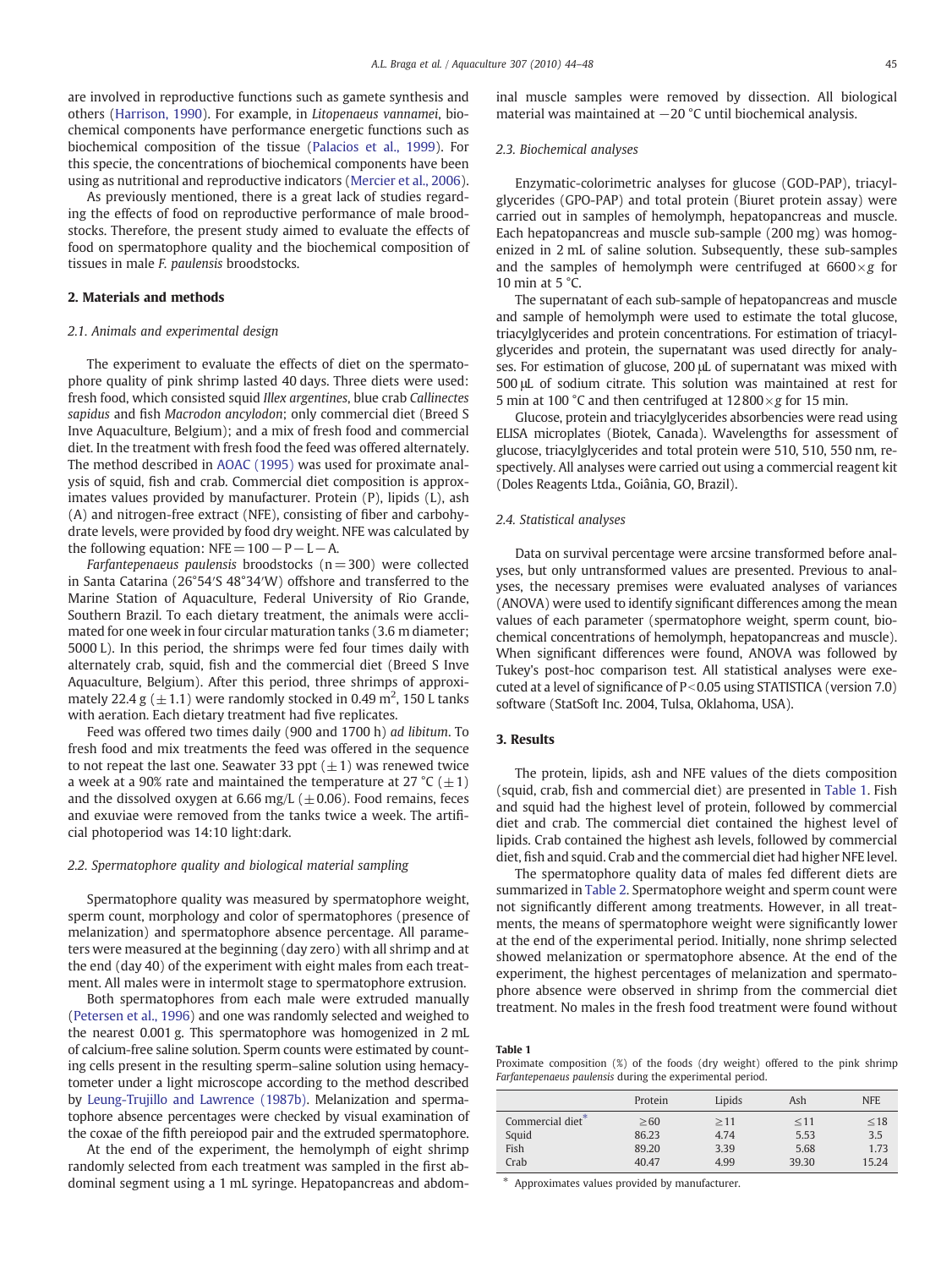## <span id="page-2-0"></span>Table 2

Parameters of spermatophore quality and survival (mean values  $\pm$  standard deviation) of the pink shrimp Farfantepenaeus paulensis fed three different diets.

| Parameters                | Fresh food                 | Commercial diet | <b>Mix</b>                 |
|---------------------------|----------------------------|-----------------|----------------------------|
| Spermatophore weight (mg) |                            |                 |                            |
| Initial $(n=15)$          | $22 + 3^a$                 | $24 + 6^a$      | $27 + 8^a$                 |
| Final $(n=8)$             | $16 + 3^b$                 | $15+1^{b}$      | $18 + 5^{\rm b}$           |
| Sperm count $(x10^6)$     |                            |                 |                            |
| Initial $(n = 15)$        | $6.00 + 4.91$ <sup>a</sup> | $3.37 + 2.59^a$ | $5.85 + 4.29$ <sup>a</sup> |
| Final $(n=8)$             | $4.89 + 1.80$ <sup>a</sup> | $4.26 + 3.17a$  | $3.40 + 2.2a$              |
| Melanization (%)          |                            |                 |                            |
| Initial $(n=15)$          | $\Omega$                   | $\Omega$        | $\Omega$                   |
| Final $(n=8)$             | 15.38                      | 42.85           | 12.51                      |
| Spermatophore absence (%) |                            |                 |                            |
| Initial $(n=15)$          | $\Omega$                   | $\Omega$        | $\Omega$                   |
| Final $(n=8)$             | $\Omega$                   | 42.85           | 37.50                      |
| Survival (%)              |                            |                 |                            |
| Final                     | $86.66 + 18.25^{\text{a}}$ | $50 + 28.86^a$  | $86.66 + 18.25^{\text{a}}$ |

Different superscript letters within rows indicate significant differences ( $P<0.05$ ).

spermatophores. The survival was not different significantly among treatments, but shrimp fed with the commercial diet also showed the lowest average on survival.

Biochemical analysis of the hepatopancreas and muscle did not show significant differences in the concentration of glucose, triacylglycerides and protein among treatments. Hemolymph triacylglycerides and protein concentrations were also not significantly different. On the other hand, in the commercial diet treatment, hemolymph glucose concentration was significantly higher than in shrimp from the fresh food and mix treatments (Table 3).

#### 4. Discussion

The variety of fresh food and the commercial diet has assured the success of penaeid maturation in captivity ([Browdy, 1998; Peixoto](#page-3-0) [et al., 2005](#page-3-0)). However, the effects of diverse diets in maturation system on spermatophore quality of F. paulensis currently are unknown. Among organic compounds in penaeid, dietary lipids and protein are involved in gonad maturation process [\(Coman et al., 2007;](#page-3-0) [Meunpol et al., 2005; Perez-Velazquez et al., 2003; Samuel et al., 1999;](#page-3-0) [Wouters et al., 2002](#page-3-0)). These compounds are the most abundant in foods, are used in biosynthesis and mobilized during maturation [\(Harrison, 1990\)](#page-3-0). The difference in lipids and protein reported among food items used in this study (see [Table 1\)](#page-1-0) reinforces the variety of

#### Table 3

Biochemical compositions (mean values  $\pm$  standard deviation) of hemolymph, hepatopancreas and muscle of pink shrimp Farfantepenaeus paulensis males fed three different diets.

|                   | Fresh food<br>$(n=8)$        | Commercial diet<br>$(n=8)$   | Mix $(n=8)$                   |
|-------------------|------------------------------|------------------------------|-------------------------------|
| Hemolymph         |                              |                              |                               |
| Glucose $(mg/dL)$ | $12.24 + 5.18a$              | $31.19 + 14.40^b$            | $10.97 + 3.76^{\text{a}}$     |
| Triacylglycerides | $21.46 + 11.44$ <sup>a</sup> | $34.43 + 8.79$ <sup>a</sup>  | $26.13 + 23.60^a$             |
| (mg/dL)           |                              |                              |                               |
| Protein $(mg/dL)$ | $53.21 \pm 14.02^a$          | $53.09 + 12.29$ <sup>a</sup> | $46.49 + 16.83$ <sup>a</sup>  |
| Hepatopancreas    |                              |                              |                               |
| Glucose $(mg/g)$  | $2.26 + 1.51$ <sup>a</sup>   | $4.68 + 1.52^{\text{a}}$     | $4.19 + 2.43^{\circ}$         |
| Triacylglycerides | $20.82 + 19.89$ <sup>a</sup> | $46.03 + 19.15^a$            | $40.08 + 37.13a$              |
| (mg/g)            |                              |                              |                               |
| Protein $(mg/g)$  | $49.02 + 31.25^a$            | $109.44 + 45.86^a$           | $92.62 + 112.54$ <sup>a</sup> |
| Muscle            |                              |                              |                               |
| Glucose $(mg/g)$  | $0.74 + 0.38$ <sup>a</sup>   | $1.03 + 0.36^a$              | $0.51 + 0.41$ <sup>a</sup>    |
| Triacylglycerides | $1.66 + 1.21a$               | $1.37 + 1.08a$               | $1.25 + 0.58$ <sup>a</sup>    |
| (mg/g)            |                              |                              |                               |
| Protein $(mg/g)$  | $53.57 + 7.03a$              | $68.20 + 35.33a$             | $60.02 + 22.77$ <sup>a</sup>  |
|                   |                              |                              |                               |

Different superscript letters within rows indicate significant differences ( $P<0.05$ ).

foods necessary for the best diet composition used in the laboratory in order to achieve the ideal supplement for gonad maturation.

The spermatophore weight and sperm count were not significantly different among treatments. However, the loss of spermatophore weight ( $P<0.05$ ) at the end of the experimental period has also been reported by [Nakayama et al. \(2008b\)](#page-3-0) in F. paulensis after 43 days. Some studies have attributed the loss of spermatophore quality to stress, degeneration of the digestive tract, and long time in captivity and/or nutrition due loss nutrient stores when wild animals are brought into captivity ([Alfaro, 1993; Leung-Trujillo and Lawrence,](#page-3-0) [1987a\)](#page-3-0). In the present study, the decrease of spermatophore weight at the end of the experiment probably is due to remaining of wild shrimp in captivity.

Standards for spermatophore quality of F. paulensis were reported by some authors (Cavalli et al.[, 1997; Nakayama](#page-3-0) et al., 2008b; Peixoto et al.[, 2004b](#page-3-0)). For example, for weight class of 20–27 g, the spermatophore weight usually varies of 7 to 18 mg and the sperm count is among 1.2–3.7 million for spermatophore. This weight class is indicated for captivity reproduction ([Cavalli](#page-3-0) et al., 1997) and it was same weight class used in present study. The values of spermatophore weight and sperm count in present study are proximate to standards for F. paulensis.

Another parameter of spermatophore quality evaluated in this study was melanization. [Alfaro et al. \(1993\)](#page-3-0) reported that spermatophore and reproductive tract melanization may be the result of two different syndromes. Male Reproductive System Melanization (MRSM) is an infectious syndrome caused by microorganisms such as opportunistic bacteria, Vibrio alginolyticus, Pseudomonas putrefaciens and others. Male Reproductive Tract Degenerative Syndrome (MRTDS) is stress believed associated with the effects of captivity such as high temperatures ([Pascual et al., 1998, 2003; Perez-Velazquez](#page-3-0) [et al., 2001; Sánchez et al., 2001](#page-3-0)), unbalanced diet [\(Goimier et al., 2006](#page-3-0)) or simply lack of spermatophore ejaculation ([Parnes et al., 2006\)](#page-3-0). Complementary, [Alfaro and Lozano \(1993\)](#page-3-0) described a new condition: spermatophore deterioration, which generates new normal spermatophores after the complete deterioration of the melanized spermatophores.

In crustaceans, melanization has an important role in the immune system. Melanin is a toxic molecule produced by the prophenoloxidase system (proPO) [\(Alfaro et al., 1993\)](#page-3-0). ProPO is an inactive proenzyme that occurs in hemolymph and is activated to phenoloxidase (PO) when it reacts with bacterial lipopolysaccharide, urea, calcium ions and heat, among others. PO is responsible for the synthesis of melanin ([Sarathi et al., 2007\)](#page-4-0), which is deposited near to the invasion of microorganisms in the event of MRSM ([Vargas-Albores and Yepiz-](#page-4-0)[Plascencia, 2000](#page-4-0)). As for MRTDS, [Sánchez et al. \(2001\)](#page-4-0) proposed the sequence to explain the appearance of the melanization in males shrimp: 1) in captivity, nutritional stress is present and accompanied by other factors (for example, temperature), producing physiologic stress; 2) this stress reduces the immunological capacity through a reduction of hemocytes, altering the mechanisms of regulation of proPO; 3) this alteration produces an increases in activity of the proPO system, which increases melanin production; and 4) an increase of melanin produces cell degeneration and finally male sterilization. The sequence proposed by [Sánchez et al. \(2001\)](#page-4-0) shows the importance that should be given to the presence of melanization, especially if the animals are destined for post-larvae production in captivity. Care should be considered in the beginning of the maturation system to maintain broodstock quality. Apparently healthy animals without necrosis or melanization on the carapace, reproductive tract, appendices and spermatophores should be selected.

Among treatments no shrimp initially showed melanization. However, at the end of the experiment in all treatments the shrimp showed melanized spermatophores. These results may be consequence of remaining wild shrimp in captivity, consequence of extrusion method, nutritional stress, or immune response system. In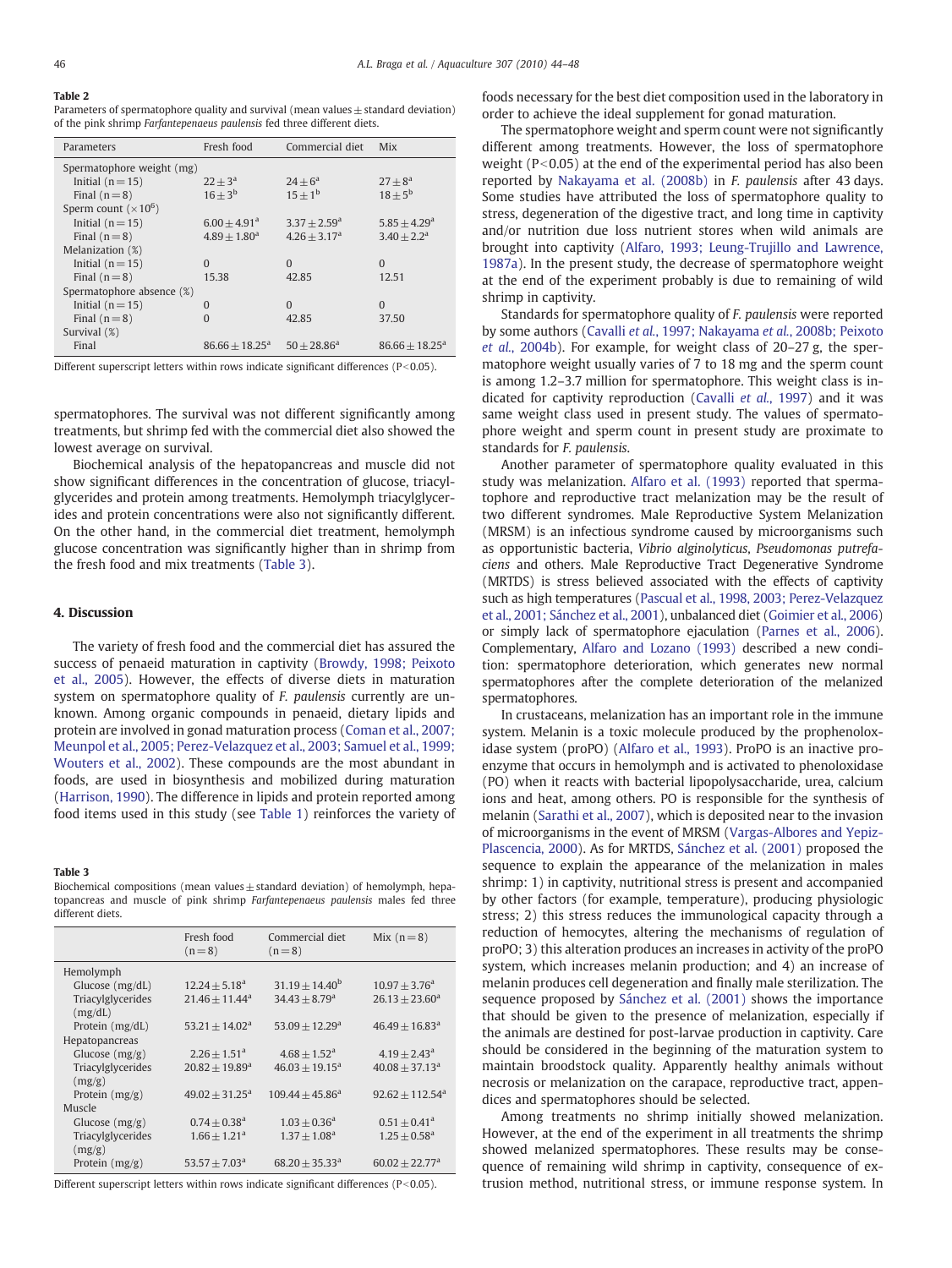<span id="page-3-0"></span>this case the melanization seem effect of different diets and because the highest melanization rates were found in commercial diet treatment.

In this study, the commercial diet treatment showed also the highest rate of spermatophore absence (42.8%). Some authors attribute the spermatophore absence to natural degeneration process (Alfaro and Lozano, 1993) and the fact that spermatophore degeneration is associated with the molt cycle (Heitzmann et al., 1993). For example, Parnes et al. (2006) showed that spermatophores periodically disappeared from the terminal ampoules of males during 24 h premolt and then new spermatophores appeared after the exuvations. Spermatophore renewal is completed every two or three weeks (Pascual et al., 1998). However, this period may be decreased by improper captivity conditions like nutritional factors (Ceballos-Vázquez et al., 2004; Leung-Trujillo and Lawrence, 1987b). At the end of the experiment, spermatophore absence only was reported in commercial diet and mix treatments. These results may have been consequence of remaining in captivity. Nevertheless, food may had worsened the natural spermatophore degeneration because no male was reported spermatophore absence in fresh food treatment.

Glucose is most abundant carbohydrate in hemolymph (Gutiérrez et al., 2007), representing the main energetic font to shrimp metabolism (Hall and van Ham, 1998). In this study, the shrimps fed only with commercial diet (31.19 mg/dL) were hyperglycemic in relation to animals of fresh food (12.24 mg/dL) and mix (10.97 mg/dL) treatments. This result may be consequence of carbohydrate levels in diets. The commercial diet had approximately 18% NFE (fiber and carbohydrate levels). The carbohydrate level is not specified by manufacturer, but the fiber level is approximately 3%, indicating that carbohydrate level is approximately 15%. The use of diet with high carbohydrate level may have caused hyperglycemia in shrimps fed with commercial diet and consequently may compromise the homeostatic process.

Poor water parameters may also affect reproductive quality (Cavalli et al., 1998; Pascual et al., 1998, 2003; Perez-Velazquez et al., 2001). Nevertheless, the water quality for all treatments was considered ideal for the species (Marchiori and Boff, 1983; Peixoto et al., 2005), with temperatures between 24.5 °C to 29 °C and salinity of 33 to 35 ppt. Thus, food probably was important factor for aggrieved the spermatophore degeneration reported in the results of the present study.

Shrimp fed only the commercial diet showed higher melanization and spermatophore absence rates and hyperglycemia in hemolymph. Inclusion of fresh and diverse food items during the maturation of male F. paulensis is important to reduce the effects of natural spermatophore degeneration. The mix of fresh food and the commercial diet can be used without reproductive disruption in males. As shown in previous studies with others species of penaeids, the use of the commercial diet only is not recommended in maturation systems for males of the pink shrimp F. paulensis.

#### References

- Alfaro, J.M., 1993. Reproductive quality evaluation of male Penaeus stylirostris from a grow-out pond. J. World Aquac. Soc. 24 (1), 6–11.
- Alfaro, J.M., Lozano, X., 1993. Development and deterioration of spermatophores in pond-reared Penaeus vannamei. J. World Aquac. Soc. 24 (4), 522–529.
- Alfaro, J.M., Lawrence, A.L., Lewis, D., 1993. Interaction of bacteria and male reproductive system blackening disease of captive Penaeus setiferus. Aquaculture 117, 1–8.
- Association of Official Analytical Chemists (AOAC), 1995. Official Methods of Analysis, Fifteenth Ed. AOAC, Washington, DC, USA.
- Ballester, E.L.C., Wasielesky, W., Cavalli, R.O., Santos, M.H.S., Abreu, P.C., 2003. Influência do biofilme no crescimento do camarão-rosa Farfantepenaeus paulensis em sistemas de berçário. Atlântica 25 (2), 117–122.
- Ballester, E.L.C., Wasielesky, W., Cavalli, R.O., Abreu, P.C., 2007. Nursery of the pink shrimp Farfantepenaeus paulensis in cages with artificial substrates: biofilm composition and shrimp performance. Aquaculture 269, 355–362.
- Bray, W.A., Lawrence, A.L., 1992. Reproduction of Penaeus species in captivity. In: Fast, A., Lester, L.J. (Eds.), Marine Shrimp Culture: Principles and Practices. Elsevier Science Publishers B.V, The Netherlands, pp. 93–169.
- Browdy, C.L., 1992. A review of the reproductive biology of Penaeus species: perspectives on controlled shrimp maturation systems for high quality nauplii production. In: Wyban, J. (Ed.), Proceedings of the Special Session on Shrimp Farming. World Aquaculture Society, USA, Baton Rouge, pp. 22–51.
- Browdy, C.L., 1998. Recent developments in penaeid broodstock and seed production technologies: improving the outlook for superior captive stocks. Aquaculture 164, 3–21.
- Cavalli, R.O., Scardua, M.P., Wasielesky, W., 1997. Reproductive performance of different-sized wild and pond-reared Penaeus paulensis females. J. World Aquac. Soc. 28 (3), 260–267.
- Cavalli, R.O., Peixoto, S.M., Wasielesky, W., 1998. Perfomance of Penaeus paulensis (Pérez-Farfante) broodstock under long-term exposure to ammonia. Aquac. Res. 29, 815–822.
- Ceballos-Vázquez, B.P., Aparicio-Simón, B., Palacios, E., Racotta, I.S., 2004. Sperm quality over consecutive spermatophore regeneration in the Pacific white shrimp Litopenaeus vannamei. J. World Aquac. Soc. 35 (2), 178–188.
- Coman, G.J., Arnold, S.J., Callaghan, T.R., Preston, N.P., 2007. Effect of two maturation diet combinations on reproductive performance of domesticated Penaeus monodon. Aquaculture 263, 75–83.
- D'Incao, F., Valentini, H., Rodrigues, L.F., 2002. Avaliação da pesca de camarões nas regiões sudeste e sul do Brasil. 1965–1999. Atlântica 24 (2), 103–116.
- D'Incao, F., 1991. Pesca e biologia de Penaeus paulensis na Lagoa dos Patos. Atlântica 13 (1), 159–169.
- Goimier, Y., Pascual, C., Sánchez, A., Gaxiola, G., Sánchez, A., Rosas, C., 2006. Relation between reproductive, physiological, and immunological condition of Litopenaeus setiferus pre-adult males fed different dietary protein levels (Crustacea; Penaeidae). Anim. Reprod. Sci. 92, 193–208.
- Gutiérrez, A., Nieto, J., Pozo, F., Stern, S., Schoofs, L., 2007. Effect of insulin/IGF-I like peptides on glucose metabolism in the white shrimp Penaeus vannamei. Gen. Comp. Endocrinol. 153, 170–175.
- Hall, M.R., van Ham, E.H., 1998. The effects of different types of stress on blood glucose in the giant tiger prawn Penaeus monodon. J. World Aquac. Soc. 29, 290–299.
- Harrison, K., 1990. The role of nutrition in maturation, reproduction and embryonic development of decapod crustaceans. A review. J. Shellfish Res. 9, 1–28.
- Harrison, K., 1997. Broodstock nutrition and maturation diets. In: D'Abramo, L.R., Conklin, D.E., Akiyama, D.M. (Eds.), Crustacean Nutrition. Advances in World Aquaculture. The World Aquaculture Society, USA, Baton Rouge, pp. 390–408.
- Heitzmann, J.C., Diter, A., Aquacop, 1993. Spermatophore formation in the white shrimp, Penaeus vannamei Boone 1931: dependence on the intermoult cycle. Aquaculture 116, 91–98.
- Jensen, L.V., Wasielesky, W., Cavalli, R.O., Peixoto, S., Santos, M.H.S., Ballester, E.L., 2004. Growth and survival of the pink shrimp Farfantepenaeus paulensis postlarvae in cages and pen enclosures. Sci. Agric. 61, 332–335.
- Krummenauer, D., Wasielesky, W., Cavalli, R.O., Peixoto, S., Zogbi, P.R., 2006. Viabilidade do cultivo do camarão-rosa Farfantepenaeus paulensis (Crustácea, Decapoda) em gaiolas sob diferentes densidades durante o outono no sul do Brasil. Ciênc. Rural 36 (1), 252–257.
- Leung-Trujillo, J.R., Lawrence, A.L., 1987a. Observations on the decline in sperm quality of Penaeus setiferus under laboratory conditions. Aquaculture 65, 363–370.
- Leung-Trujillo, J.R., Lawrence, A.L., 1987b. Spermatophore generation times in Penaues setiferus, P. vannamei, and P. styilirostris. J. World Aquac. Soc. 22 (4), 244–251.
- Marchiori, M.A., Boff, M.H., 1983. Induced maturation, spawing and larvae culture of the pink shrimp Penaeus paulensis Pérez-Farfante, 1967. Mem. Asoc. Latinoam. Acuicult. 5, 331–337.
- Mercier, L., Palacios, E., Campa-Córdova, A.I., Tovar-Ramírez, D., Hernández-Herrera, R., Racotta, I.S., 2006. Metabolic and immune responses in Pacific whiteleg shrimp Litopenaeus vannamei exposed to a repeated handling stress. Aquaculture 258, 633–640.
- Meunpol, O., Meejing, P., Piyatiratitivorakul, S., 2005. Maturation diet based on fatty acid content for male Penaeus monodon (Fabricius) broodstock. Aquac. Res. 36, 1216–1225.
- Nakayama, C.L., Peixoto, S., Bianchini, A., Robaldo, R.B., Cavalli, R.O., 2008a. Performance of Farfantepenaeus paulensis (Pérez-Farfante, 1967) broodstock in tanks with sand and hard substrate. Aquac. Res. 39, 398–405.
- Nakayama, C.L., Peixoto, S., Lopes, D., Vita, G., Krummenauer, D., Foes, G., Cavalli, R.O., Wasielesky, W., 2008b. Métodos de extrusão manual e elétrica dos espermatóforos de reprodutores selvagens do camarão-rosa Farfantepenaeus paulensis (Decapoda: Penaeidae). Ciênc. Rural 38 (7), 2018–2022.
- Palacios, E., Perez-Rostro, C.I., Ramirez, J.L., Ibarra, A.M., Racotta, I.S., 1999. Reproductive exhaustion in shrimp (Penaeus vannamei) reflected in larval biochemical composition, survival and growth. Aquaculture 171, 309–321.
- Parnes, S., Raviv, S., Shechter, A., Sagi, A., 2006. Males also have their time of the month! Cyclic disposal of old spermatophores, timed by the molt cycle, in a marine shrimp. J. Exp. Biol. 209, 4974–4983.
- Pascual, C., Valera, E., Re-Regis, C., Gaxiola, G., Sánchez, A., Ramos, L., Soto, L.A., Rosas, C., 1998. Effect of temperature on reproductive tract condition of Penaeus setiferus adult males. J. World Aquac. Soc. 29, 477–484.
- Pascual, C., Sánchez, A., Sánchez, A., Vargas-Albores, F., LeMoullac, G., Rosas, C., 2003. Haemolymph metabolic variables and immune response in Litopenaeus setiferus adult males: the effect of an extreme temperature. Aquaculture 218, 637–650.
- Peixoto, S., Cavalli, R.O., D'Incao, F., Milach, A.M., Wasielesky, W., 2003a. Ovarian maturation of wild Farfantepenaeus paulensis in relation to histological and visual changes. Aquac. Res. 34, 1255–1260.
- Peixoto, S., Wasielesky, W.J., Louzada, L.J., 2003b. Comparative analysis of pink shrimp, Farfantepenaeus paulensis, and Pacific white shrimp, Litopenaeus vannamei, culture in extreme Southern Brazil. J. Appl. Aquac. 14, 101–112.